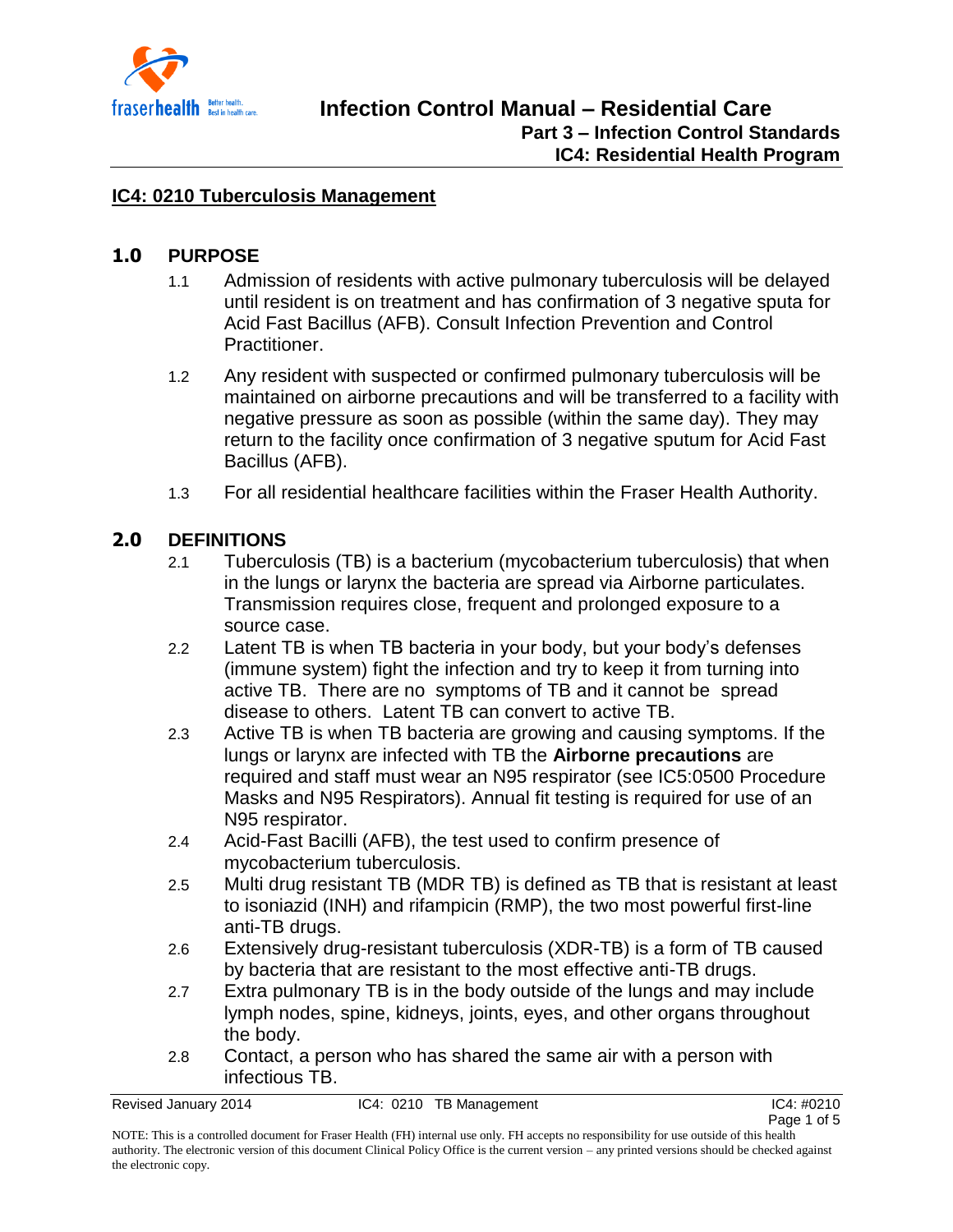

2.9 Tuberculin skin testing (TST) a type of tuberculin skin test in which purified protein derivative (PPD) is introduced intra-dermally and is used for screening to determine previous exposure to TB.

# **3.0 TUBERCULOSIS MANAGEMENT**

The Fraser Health Residential Care TB infection-control program should be based on the following three-level hierarchy of control measures:

- 3.1 Administrative measures
	- 3.1.1 Risk assessment of facility.
	- 3.1.2 Written policies outlining management and treatment of suspected and confirmed cases
	- 3.1.3 Training and education of staff regarding symptom identification and transmission
	- 3.1.4 Screening staff and residents
	- 3.1.5 Ensuring proper precautions (Airborne Precautions for laryngeal and pulmonary TB) and respiratory etiquette is followed
	- 3.1.6 Working in conjunction with Public health and TB Control
- 3.2 Environmental controls
	- 3.2.1 Ensuring airborne precautions, air exchanges, airflow and ventilation, are met or the resident is transferred to a facility that has the proper environment
- 3.3 Personal protective equipment, use of N95 respirators for all suspected and confirmed cases of pulmonary or laryngeal TB
	- 3.3.1 Implementing a respiratory-protection program for the use of N95 respirators
	- 3.3.2 Ensuring staff are fit tested for N95 respirators
	- 3.3.3 Training residents, staff and visitors on respiratory etiquette, see IC5: 1100 Respiratory Etiquette.

#### **Precautions required**

Any suspected pulmonary or laryngeal TB case will be maintained on

Airborne precautions :

See IC6: 0300 Airborne Precautions) and will be transferred to a facility with negative pressure ASAP (same day).

**Signs and symptoms** of active pulmonary and laryngeal TB:

An unexplained productive cough for more than 2-3 weeks.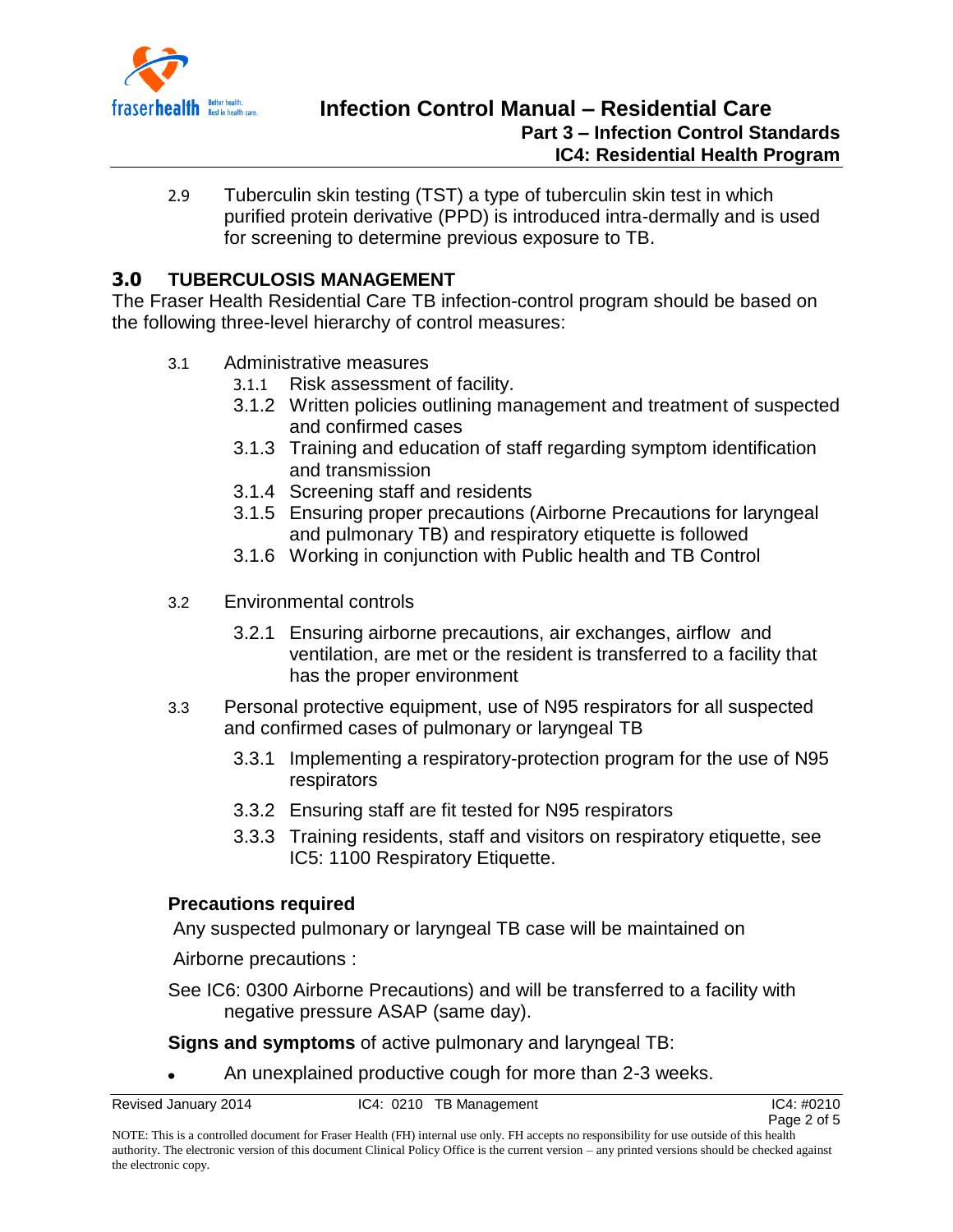

- Blood in sputum (hemoptysis)  $\bullet$
- Fever, chills, and night sweats  $\bullet$
- Fatigue and weakness.
- Loss of appetite and unexplained weight loss.  $\bullet$
- Shortness of breath and chest pain.
- TB is a reportable communicable disease and all confirmed cases will be reported to public health.
- Screening of contacts will be done in conjunction with Public Health and TB control.
- Ensure compliance with TB treatment to prevent development of resistant bacteria.
- Upon discharge or transfer
- Resident to wear a procedure mask when leaving the room for transfer to another facility.
- All staff accompanying the resident is to wear an N95 respirator.
- Notify ambulance and receiving facility of potential pulmonary tuberculosis
- Terminally clean room after the time period to filter the air (so housekeeping need not wear an N95) leave door closed for time as determined by air exchanges per table below.

| Air changes per hour | Minutes required for removal at<br>99% | Minutes required for removal at<br>99.9% |
|----------------------|----------------------------------------|------------------------------------------|
| $\overline{2}$       | 138                                    | 207                                      |
| 4                    | 69                                     | 104                                      |
| 6                    | 46                                     | 69                                       |
| 12                   | 23                                     | 35                                       |
| 15                   | 18                                     | 28                                       |
| 20                   |                                        | 14                                       |
| 50                   | 3                                      | 6                                        |

#### Adapted from Canadian Tuberculosis Standards  $6<sup>th</sup>$  edition

### 3.4 Risk factors for having disease and or converting.

Revised January 2014 **IC4:** 0210 TB Management **IC4:**  $C4$ :  $D210$  TB Management

NOTE: This is a controlled document for Fraser Health (FH) internal use only. FH accepts no responsibility for use outside of this health authority. The electronic version of this document Clinical Policy Office is the current version – any printed versions should be checked against the electronic copy.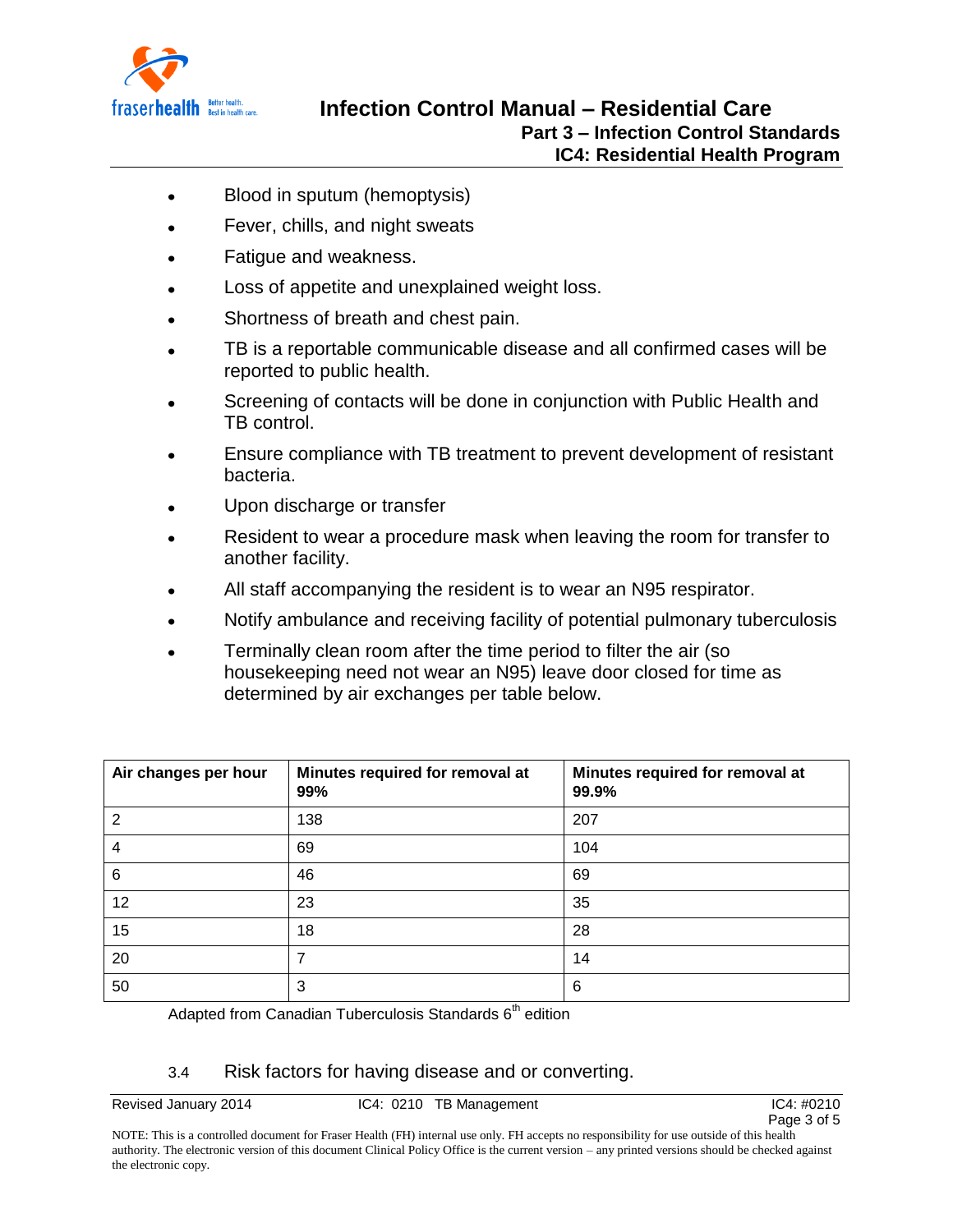

- 3.4.1 High TB incidence country
- 3.4.2 High incidence aboriginal community
- 3.4.3 Former urban poor
- 3.4.4 HIV/AIDS
- 3.4.5 Immune compromised (i.e. liver disease, renal disease, absent or dysfunctional spleen, autoimmune disease, inflammatory conditions)
- 3.4.6 Transplantation (related to immunosuppressant therapy)
- 3.4.7 Chronic renal failure requiring hemodialysis
- 3.4.8 Carcinoma of head & neck
- 3.4.9 Recent TB infection (less than 2 years)

## **4.0 RELATED STANDARDS**

- 4.1 Fraser Health Residential Care Infection Control Manual:
	- 4.1.1 IC6:0300 Airborne Precautions
- 4.2 Fraser Health Community Care Facilities Licensing: Tuberculosis Testing and Immunization Guidelines in Adult Residential Care – (Part B- For Persons in Care)

# **5.0 EDUCATION REQUIREMENTS**

- 5.1 Signs and symptoms of TB.
- 5.2 N95 respirators and fit testing requirements

# **6.0 APPENDICES**

6.1 See Appendix II N95 respirators and fit testing requirements

# **7.0 REFERENCES**

British Columbia Center for Disease Control (March 2010). TB Manual [http://www.bccdc.ca/NR/rdonlyres/B17BA4E2-605D-47D7-9B23-](http://www.bccdc.ca/NR/rdonlyres/B17BA4E2-605D-47D7-9B23-053791D9BA7A/0/BCC_TB_Manual_FinalJune2010.pdf) [053791D9BA7A/0/BCC\\_TB\\_Manual\\_FinalJune2010.pdf](http://www.bccdc.ca/NR/rdonlyres/B17BA4E2-605D-47D7-9B23-053791D9BA7A/0/BCC_TB_Manual_FinalJune2010.pdf)

Guidelines for Preventing the Transmission of *Mycobacterium tuberculosis* in Health-Care Settings, 2005.

Revised January 2014 **IC4:** 0210 TB Management **IC4:**  $P(0.4)$  IC4: #0210

NOTE: This is a controlled document for Fraser Health (FH) internal use only. FH accepts no responsibility for use outside of this health authority. The electronic version of this document Clinical Policy Office is the current version – any printed versions should be checked against the electronic copy.